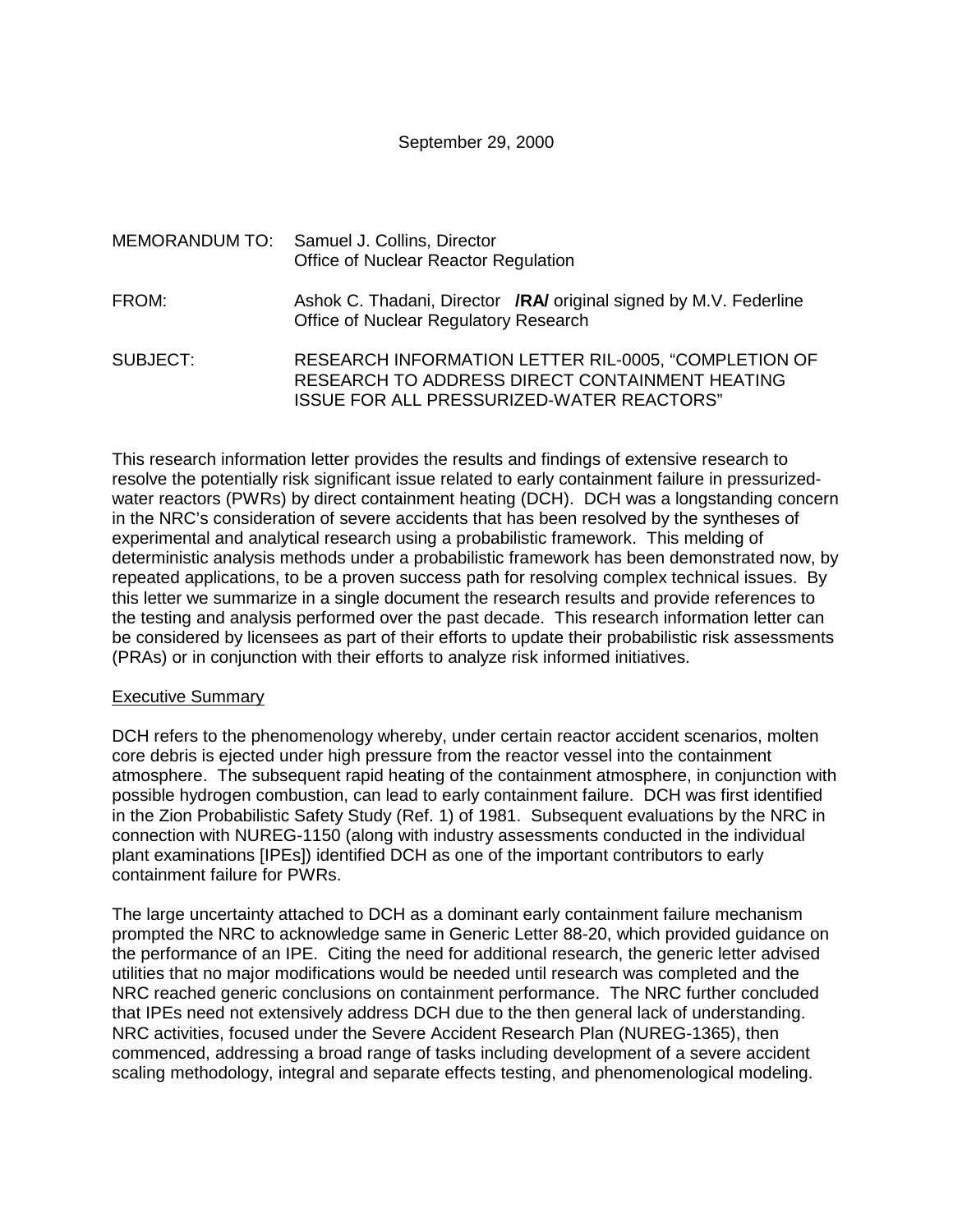The first investigations addressed the Zion and Surry designs (both were NUREG-1150 plants). These studies concluded that DCH posed no tangible risk for these designs. The methodology developed and applied to these designs was then applied to each operating plant, taking into account plant specific features. The plants were grouped into three classes; 1) Westinghouse plants with large dry and subatmospheric containments, 2) Babcock & Wilcox (B&W) and Combustion Engineering (CE) plants, and 3) Westinghouse (W) plants with ice condenser containments. For all PWR plants, except the ice condenser plants, the threat from DCH was shown to be acceptably small, and in some cases we conclude that utilities were unnecessarily conservative in their IPE evaluation. Therefore, no follow up regulatory action is needed for those designs and their inherent safety has been confirmed, even for the more severe of challenges.

Ice condenser plants, however, present a more complex picture due to their greater vulnerability to a variety of phenomena. DCH, per se, only represents a moderate threat, resulting in a conditional containment failure probability of approximately 0.1 for one plant, McGuire. All ice condenser plants, though, are vulnerable to failure from hydrogen combustion during station blackout scenarios since their hydrogen control systems (i.e., igniters) would not be operable during those blackout sequences. This vulnerability to hydrogen for an important class of sequences is being addressed as part of our efforts to risk inform 10 CFR 50.44. Under the framework developed for Option 3 (SECY-00-0198), if a class of sequences represents a significant fraction (e.g., more than 10 percent) of the quantitative guidelines for large early release frequency  $\left($  < 10<sup>-5</sup>/yr) then additional measures would be considered for implementation. Thus, it would be necessary to show that station blackout type sequences have a frequency  $< 10^{-6}/yr$ , or develop performance-based measures that can be used, in order to preclude consideration of alternate power to igniters. Additional efforts are being considered to determine the backfit potential for this risk significant failure mode.

### Background and Discussion

The consequences of a core melt accident and failure of the reactor vessel at higher pressure received increased attention following the Three Mile Island-2 accident. The first explicit consideration of high-pressure core debris dispersal was addressed in the Zion Probabilistic Safety Study. Subsequent evaluations of core damage events conducted as part of the NUREG-1150 study and individual plant PRA also identified the high-pressure melt ejection (HPME) of molten corium from a failed reactor vessel as a potentially important failure mode.

Early experimental studies supported by the Electric Power Research Institute (EPRI) and the NRC, as well as those performed in the United Kingdom, while important to observing fundamental characteristics associated with HPME, were difficult to apply directly to a nuclear power plant (Ref. 2).

As part of the NRC's Revised Severe Accident Research Plan (Ref. 3), the staff outlined key issues and tasks that needed to be addressed and performed to resolve the issue of early containment failure from DCH. The first key issue dealt with scaling of severe accident phenomena so that fundamental issues such as DCH could be defined and combined with other assessments to provide an integral picture of the phenomena in question. The activity to develop a Severe Accident Scaling Methodology (Ref. 4) represented a major contribution to the resolution of DCH by providing a rational approach to scaling, guiding the testing at different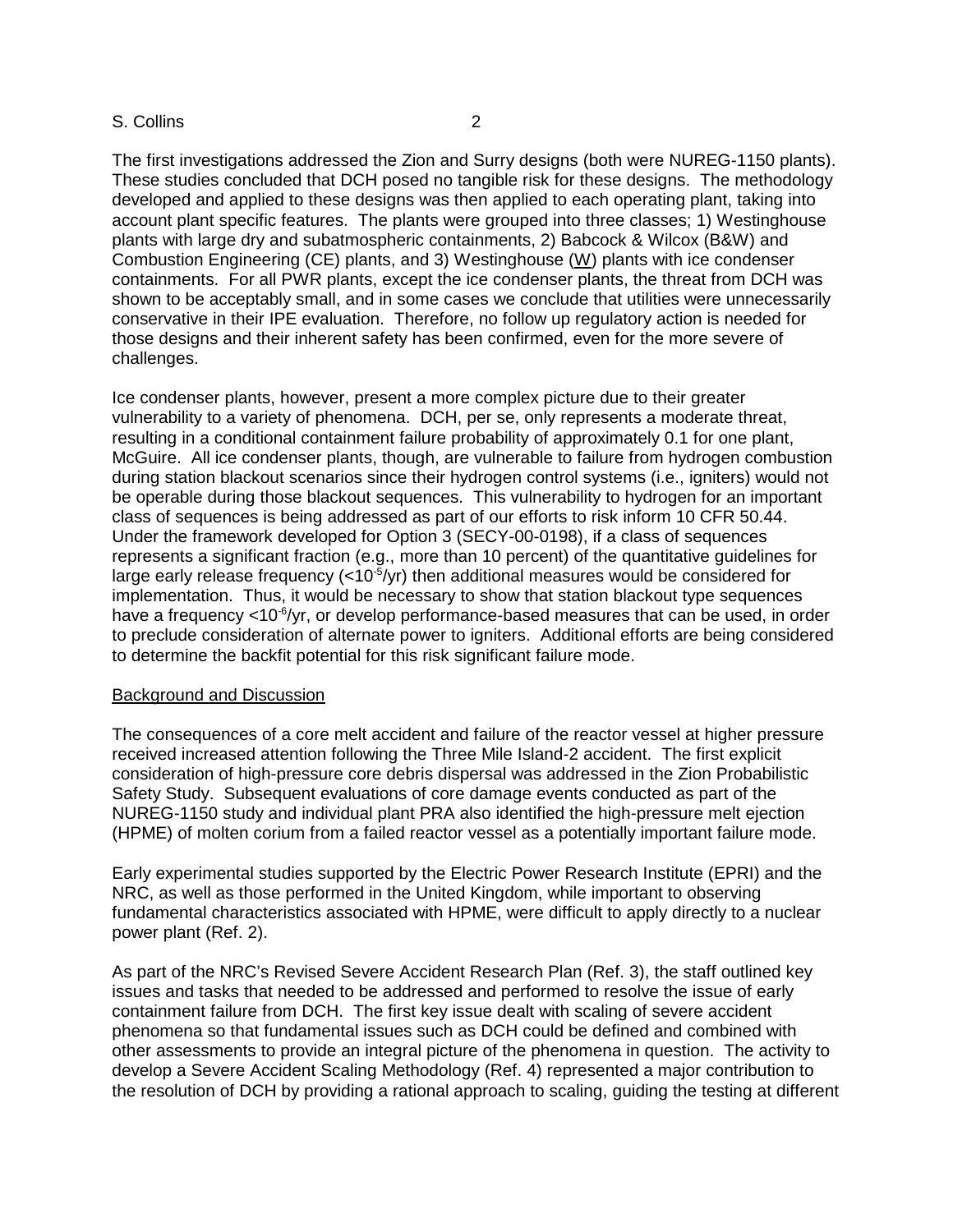scales and the development of analytical formulations enabling integral tests to be correlated and extrapolated to nuclear power plants.

The NRC experimental program which ensued from the scaling rationale represented a major effort involving the close coordination of three research organizations (Sandia National Laboratories, Argonne National Laboratory and Purdue University) performing integral and separate effects tests. Counterpart experiments conducted at Sandia and Argonne at different scales (1/40, 1/10 and 1/6 linear scale) provided an extensive database confirming repeatability of fundamental behavior. Separate effects testing at Purdue similarly confirmed fundamental behavior while providing insights on detailed melt transport phenomena. The vital role played by the experimental program stemmed in large part on the rigor with which different facilities were similarly designed and scaled and most importantly faithfully simulated the important design characteristics of nuclear plants which influence DCH. Table 1 lists the research reports describing the NRC's experimental program and its results.

## **Table 1 Research Reports Describing NRC's Experimental Program and It's Results**

| 1              | NUREG/CR-5809, "An Integrated Structure and Scaling Methodology for<br>Severe Accident Technical Issue Resolution," N. Zuber, et al., 1991.                                                                                        |
|----------------|------------------------------------------------------------------------------------------------------------------------------------------------------------------------------------------------------------------------------------|
| 2              | SAND 91-1173, "Experiments to Investigate the Effects of Water in the Cavity<br>on Direct Containment Heating in Surtsey Test Facility - the WC-1 and WC-2<br>Tests," M.D. Allen et al., Sandia National Laboratories, March 1992. |
| 3              | NUREG/CR-6044, "Experiments to Investigate Direct Containment Heating<br>Phenomena with Scaled Models of the Zion Nuclear Power Plant in the<br>SURTSEY Test Facility," M.D. Allen et al., (SNL), SAND 93-1049, Mary 1994.         |
| 4              | NUREG/CR-6152, "Experiments to Investigate Direct Containment Heating<br>Phenomena with Scaled Models of the Surry Nuclear Power Plant,"<br>T.K. Blanchat et at., (SNL), SAND 93-2519, June 1994.                                  |
| 5              | NUREG/CR-6168, "Direct Containment Heating Integral Effects Tests at 1/40<br>Scale in Zion Nuclear Power Plant Geometry," J.L. Binder et al., (ANL),<br>ANL-94/18, September 1994.                                                 |
| 6              | NUREG/CR-6469, "Experiments to Investigate Direct Containment Heating<br>Phenomena with Scaled Models of the Calvert Cliffs Nuclear Power Plant,"<br>T.K. Blanchat et al., (SNL), SAND 96-2289, February 1997.                     |
| $\overline{7}$ | NUREG/CR-6267, "Air-Water Simulation of Phenomena of Corium<br>Dispersion in Direct Containment Heating," M. Ishii et al., (Purdue University),<br>PU NE-93/1, October 1994.                                                       |
| 8              | NUREG/CR-6510, Vols. 1 & 2, "Corium Dispersion in Direct Containment<br>Heating," M. Ishii et al., (Purdue University) PU NE-96/2&3, September 1999.                                                                               |
| 9              | NUREG/CR-5746, "Direct Containment Heating Experiments at Low Reactor<br>Coolant System Pressure in the Surtsey Test Facility," T.K. Blanchat et al.,<br>(SNL), SAND 99-1634, July 1999.                                           |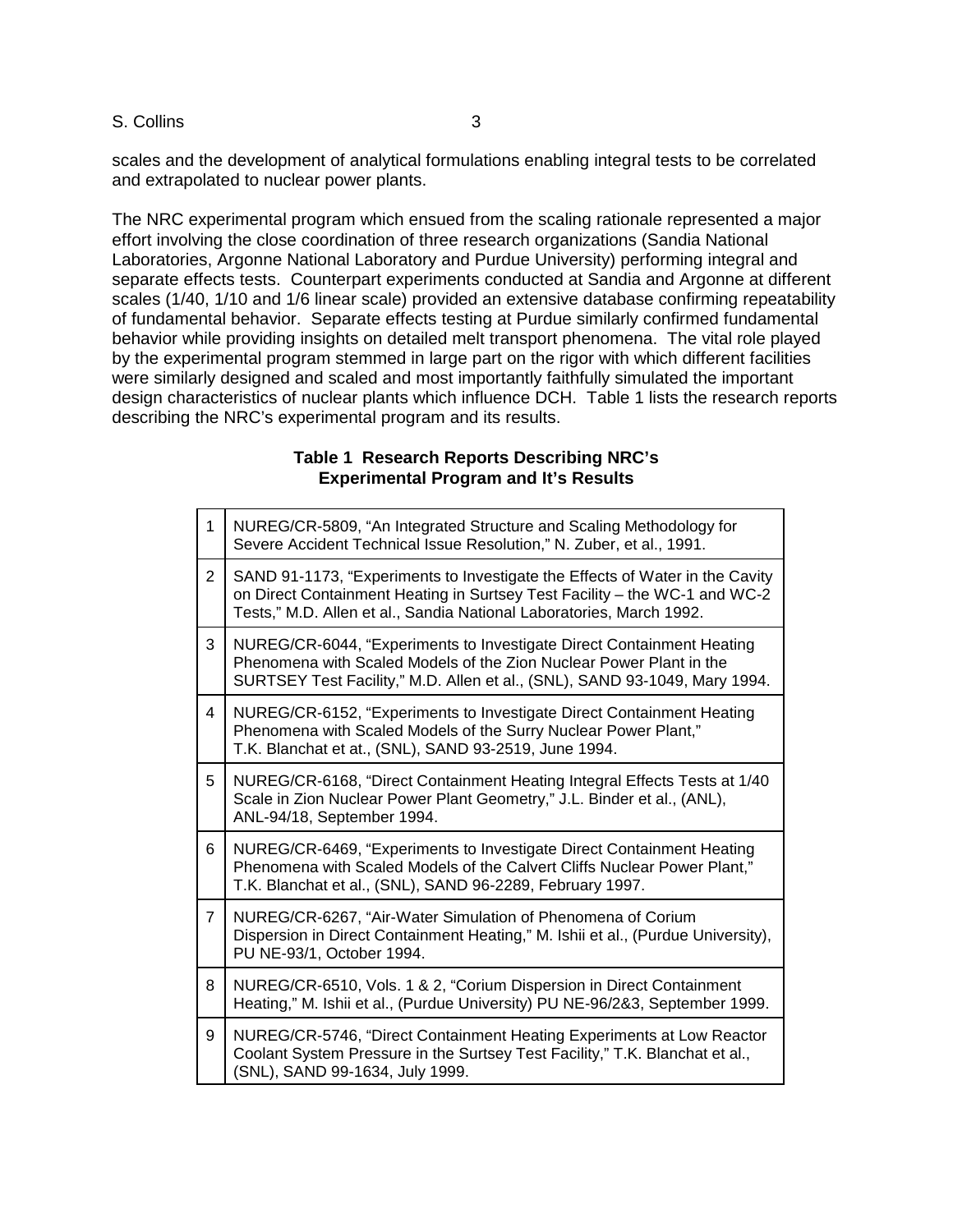As the results of DCH experiments became available, there were parallel efforts to develop models for capturing the dominant physical phenomena and for extrapolation to reactor scale. Also, as part of the issue resolution effort, a generic methodology was applied to integrate aspects of the problem under a probabilistic framework, for example, ROAAM (Risk Oriented Accident Analysis Methodology).

Under the probabilistic framework, initial conditions of the core melt (melt mass, fraction of zirconium oxidized) were quantified as independent probability density functions. These functions were then combined with a causal relationship which represents model uncertainty in predicting containment pressurization. This distribution function of containment pressurization was then combined with a containment fragility curve to obtain a probability distribution function of containment failure.

In addition to the above process, the DCH issue resolution effort also developed a method for factoring in the likelihood of unintentional depressurization of the reactor coolant system by creep rupture of the hot leg. Such a failure, which was demonstrated to be credible by testing and analysis conducted under a joint EPRI/NRC(Ref. 5) research program, would lead to a lower probability of HPME and thus DCH and would lower the weighted frequency of containment failure (by reducing the contribution from high-pressure sequences). The analysis of DCH loads and the evaluation of containment failure probabilities was performed on a plant specific basis for all PWRs, and thoroughly peer reviewed, as described in the reports listed in Table 2.

## **Table 2 Research Reports Describing the Evaluation of DCH Containment Failure Probabilities**

| 1              | NUREG/CR-6075, "The Probability of Containment Failure by Direct<br>Containment Heating in Zion," M. Pilch, H. Yan, T.G. Theofanous,<br>SAND 93-1535, December 1994.                                                                   |
|----------------|----------------------------------------------------------------------------------------------------------------------------------------------------------------------------------------------------------------------------------------|
| $\overline{2}$ | NUREG/CR-6075 Supplement 1, "The Probability of Containment Failure by<br>Direct Containment Heating in Zion," M. Pilch, et al., SAND-93-1535,<br>December 1994.                                                                       |
| 3              | NUREG/CR-6109, "The Probability of Containment Failure by Direct<br>Containment Heating in Surry," M. Pilch, et al., SAND 93-2078, May 1995.                                                                                           |
| 4              | NUREG/CR-6338, "Resolution of the Direct Containment Heating Issue for All<br>Westinghouse Plants With Large Dry Containments or Subatmospheric<br>Containments," M. Pilch, M.D. Allen, E.W. Klamerus, SAND 95-2381,<br>February 1996. |
| 5              | NUREG/CR-6475, "Resolution of the Direct Containment Heating Issue for<br>Combustion Engineering Plants and Babcock and Wilcox Plants," M. Pilch,<br>et al., SAND 97-0667, November 1998.                                              |
| 6              | NUREG/CR-6427, "Assessment of the Direct Containment Heating Issue for<br>Plants With Ice Condenser Containments, M. Pilch, K.D. Bergeron,<br>J.J. Gregory, SAND 99-2253, April 2000.                                                  |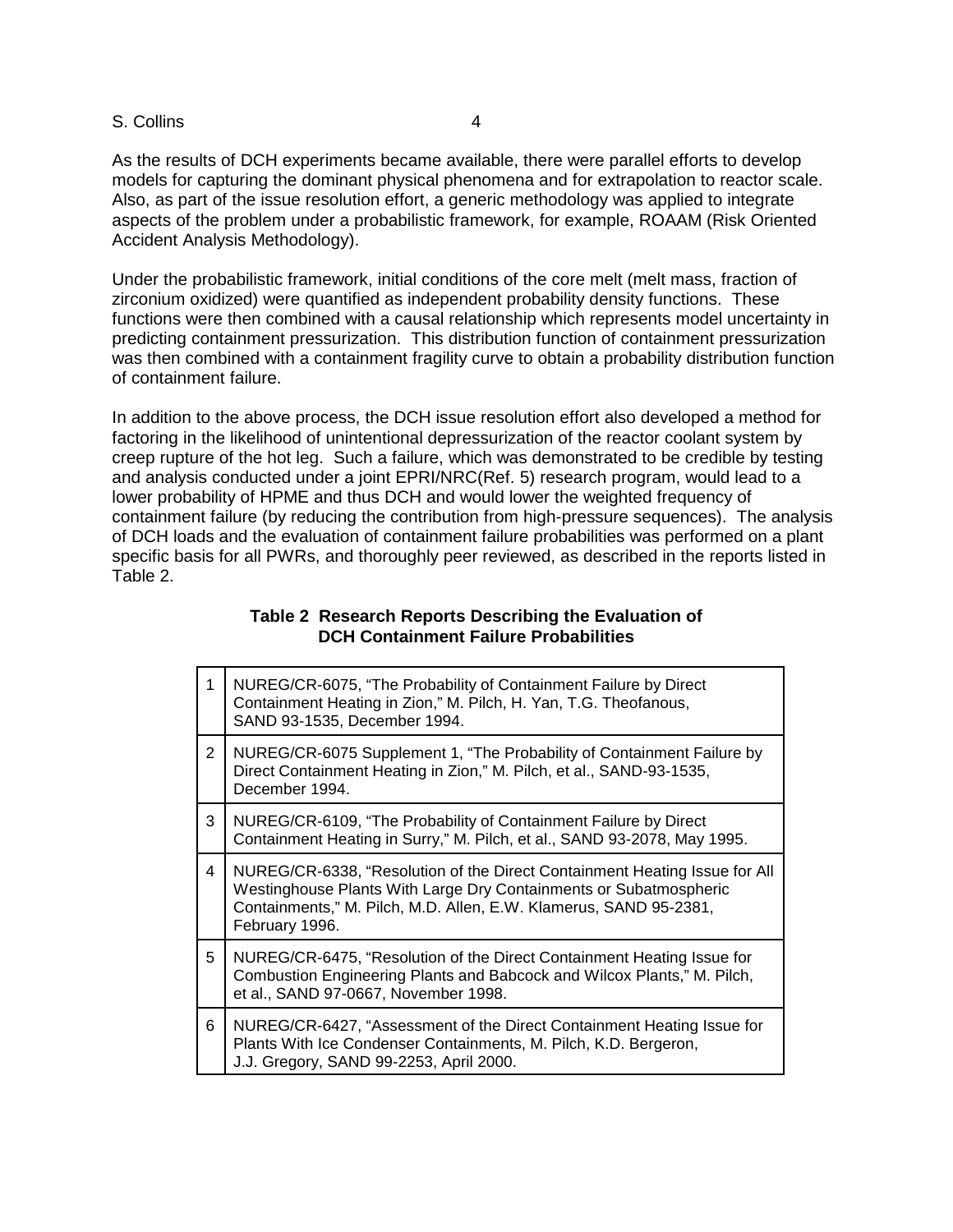The fundamental behavior, repeatedly demonstrated in the DCH tests, that was key to resolving the issue was the phenomena by which intermediate subcompartments in the containment trap most of the debris dispersed from the reactor cavity. It was further demonstrated that DCH was also limited by incoherence in the steam blowdown and melt entrainment process; the molten core debris is exposed to only a small fraction of the steam blowdown. Thus there is no mechanism to transfer the bulk of the sensible energy of the melt to the containment atmosphere.

Using these insights as the basis for simplified equilibrium models (and a more complex transient code model), it was demonstrated that the conditional containment failure probability for most large dry and subatmospheric plants was negligible  $(<10^{-3}$ ) and, in fact, for many designs, there was no intersection of the distribution of containment loading with the fragility curve. For some designs there was a somewhat greater vulnerability due to their geometrical layout which led to less efficient trapping of debris in subcompartments, and for some of those plants (CE-like designs similar to that of Calvert Cliffs), it was useful to also consider the probability of unintentional depressurization of the reactor system by creep failure of the hot leg prior to vessel failure. Some of the CE and B&W plants were more vulnerable due to higher hydrogen concentrations in the containment. Even for large dry designs more susceptible to DCH, the majority within that group had conditional containment failure probabilities between 0.01 and 0.1, given a high-pressure core melt. Since the probability that vessel breach occurs at high or intermediate pressure is estimated at  $\sim$  0.1 (for accidents starting at high pressure) due to unintentional depressurization, then it can be concluded that the probability of containment failure given core melt is further reduced to an acceptably low level. The two most susceptible designs, Calvert Cliffs and Maine Yankee, had conditional failure probabilities (given a high-pressure core melt) greater than 0.1 (0.15 and 0.21 respectively). Thus after consideration of unintentional depressurization, the containment failure probability (given accidents starting at high pressure) is  $\sim 0.02$ . Further refinement of these estimates may be achieved by integrating the DCH evaluation into the plant specific PRA.

The ice condenser plants were evaluated as a separate class of W designs due to their smaller volume and lower design pressure. Because of their design characteristics, the DCH evaluation for ice condensers involved a more detailed study to address all early failure modes for representative station blackout and non-blackout scenarios. The general conclusion of the study was that the ice condenser plants are substantially more vulnerable to early containment failure than large dry containments and that this vulnerability is not confined to DCH but includes other phenomena such as hydrogen combustion. In fact, early containment failure was dominated by non-DCH hydrogen combustion events rather than by DCH; ice condenser igniter systems are not operable during station blackout events. A plant-specific evaluation of the containment event trees (from the IPEs) showed that all plants, except McGuire, have an early containment failure probability below 10 percent (0.4 percent to 6.0 percent) for full power internal events. The McGuire early containment failure probability was only slightly higher, at approximately 14 percent, because of the relatively higher station blackout probability at McGuire. Even though the early failure probabilities for ice condenser plants were estimated to be higher than for large dry PWR containments, the containment failure probabilities remain consistent with a general objective of a conditional containment failure probability of 10 percent. The apparent vulnerability of the designs to station blackout sequences is being addressed currently under NRC activities to risk inform 10 CFR Part 50 and the first application, 50.44, which deals with hydrogen control requirements.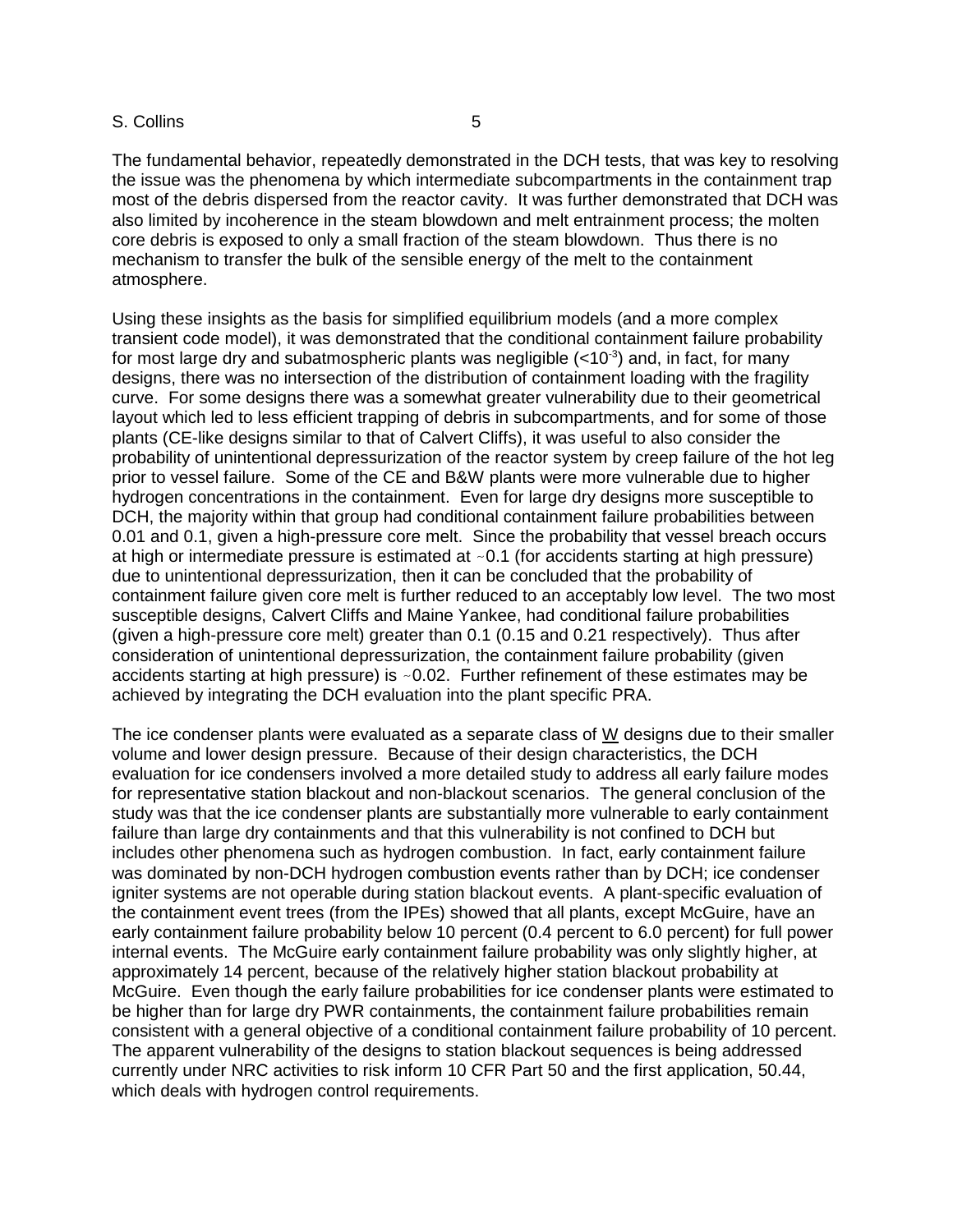## Conclusions and Insights

With the completion of our study of DCH the NRC has resolved a longstanding severe accident safety issue and in the process developed certain general insights and confirmed others with respect to the resolution of complex technical issues.

The first among those insights was the clear importance of well designed and scaled experiments (at different scales) which are sufficiently integral and prototypic of actual reactor designs to capture the important physical behavior. Such testing, while expensive, is vital to address complex interrelated phenomena. The acknowledged success of the DCH experimental program was due to the expertise of the researchers at Sandia, Argonne and Purdue and to the guidance of the independent design review committee.

The DCH research program spawned important research to address the general issue of reactor coolant system (RCS) failure during high pressure severe accident sequences that has since been used in other applications, namely assessment of the risks posed by steam generator tube flaws. It was through research to address unintentional depressurization of the RCS, in part for the purpose of mitigating DCH, that the NRC further refined its modeling of natural circulation flows, important for predicting the environment seen by steam generator tubes. Also, the issue of depressurization of the RCS provides some insights on accident management. The general conclusion that plants are not vulnerable to DCH suggests that active measures, implemented through emergency procedures, to depressurize a PWR are not necessary to mitigate DCH. For a few designs, however, depressurization was seen to be beneficial for DCH and would, in any event, be beneficial with respect to steam generator tube integrity.

Resolution of complex problems significantly benefits from applying consistent integrated analysis for specific accident sequences. By this approach one avoids the compounding of conservatisms that inevitably occurs when the problem is tackled as a sum of its parts. Further, the use of a probabilistic framework to address the uncertainties in boundary conditions also limits the extent to which unnecessary conservatism is introduced. Future efforts should build upon the synthesis of probabilistic and deterministic analytical methods.

## References:

- 1. Zion Probabilistic Safety Study, Consolidated Edison Company (CECo), Chicago, IL 1981.
- 2. High Pressure Melt Ejection (HPME) and Direct Containment Heating (DCH), State-ofthe-Art Report, NEA/CSNI/R(96) 25, OCDE/GD(96)194, December 1996.
- 3. NUREG-1365,"Revised Severe Accident Research Program Plan," August 1989.
- 4. NUREG/CR-5809, "An Integrated Structure and Scaling Methodology for Severe Accident Technical Issue Resolution," November 1991.
- 5. Electric Power Research Institute, EPRI TR-1028-15, "Natural Circulation Experiments for PWR High-Pressure Accidents," August 1993.
- cc: C. Paperiello, DEDMRS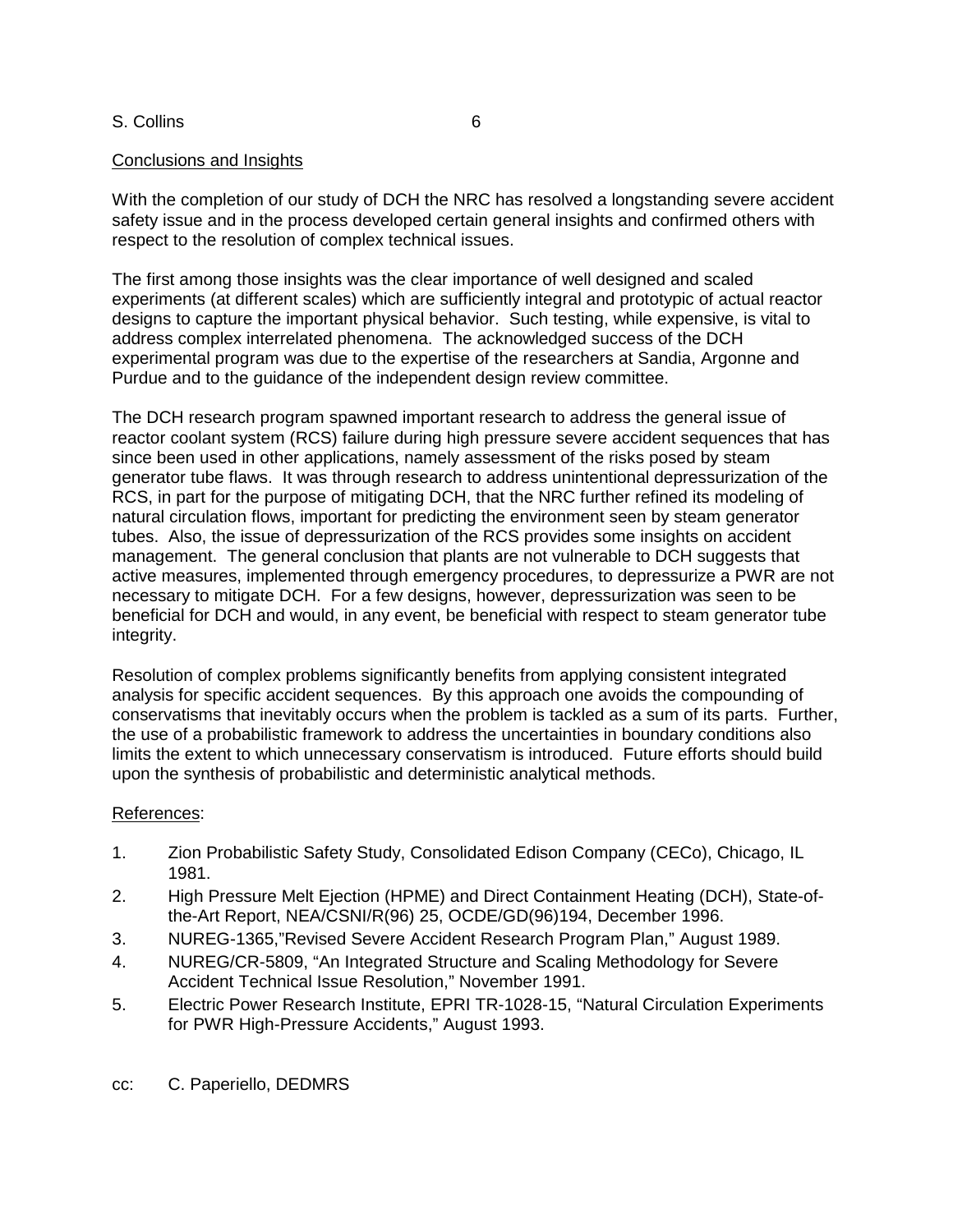## Conclusions and Insights

With the completion of our study of DCH the NRC has resolved a longstanding severe accident safety issue and in the process developed certain general insights and confirmed others with respect to the resolution of complex technical issues.

The first among those insights was the clear importance of well designed and scaled experiments (at different scales) which are sufficiently integral and prototypic of actual reactor designs to capture the important physical behavior. Such testing, while expensive, is vital to address complex interrelated phenomena. The acknowledged success of the DCH experimental program was due to the expertise of the researchers at Sandia, Argonne and Purdue and to the guidance of the independent design review committee.

The DCH research program spawned important research to address the general issue of reactor coolant system (RCS) failure during high pressure severe accident sequences that has since been used in other applications, namely assessment of the risks posed by steam generator tube flaws. It was through research to address unintentional depressurization of the RCS, in part for the purpose of mitigating DCH, that the NRC further refined its modeling of natural circulation flows, important for predicting the environment seen by steam generator tubes. Also, the issue of depressurization of the RCS provides some insights on accident management. The general conclusion that plants are not vulnerable to DCH suggests that active measures, implemented through emergency procedures, to depressurize a PWR are not necessary to mitigate DCH. For a few designs, however, depressurization was seen to be beneficial for DCH and would, in any event, be beneficial with respect to steam generator tube integrity.

Resolution of complex problems significantly benefits from applying consistent integrated analysis for specific accident sequences. By this approach one avoids the compounding of conservatisms that inevitably occurs when the problem is tackled as a sum of its parts. Further, the use of a probabilistic framework to address the uncertainties in boundary conditions also limits the extent to which unnecessary conservatism is introduced. Future efforts should build upon the synthesis of probabilistic and deterministic analytical methods.

# References:

- 1. Zion Probabilistic Safety Study, Consolidated Edison Company (CECo), Chicago, IL 1981.
- 2. High Pressure Melt Ejection (HPME) and Direct Containment Heating (DCH), State-ofthe-Art Report, NEA/CSNI/R(96) 25, OCDE/GD(96)194, December 1996.
- 3. NUREG-1365,"Revised Severe Accident Research Program Plan," August 1989.
- 4. NUREG/CR-5809, "An Integrated Structure and Scaling Methodology for Severe Accident Technical Issue Resolution," November 1991.
- 5. Electric Power Research Institute, EPRI TR-1028-15, "Natural Circulation Experiments for PWR High-Pressure Accidents," August 1993.
- cc: C. Paperiello, DEDMRS

C:\dchrll.wpd Distribution: See attached list

| <b>OAR in ADAMS?</b> | <b>Publicly Available?</b> |   |
|----------------------|----------------------------|---|
|                      |                            |   |
| (Y or N)             | $(Y \text{ or } N)$        | N |
|                      |                            |   |

**To receive a copy of this document, indicate in the box:** "**C**" = Copy without attachment/enclosure "**E**" = Copy with attachment/enclosure "**N**" = No copy

| <b>OFFICE</b>            | <b>SMSAB</b> |           | C:SMSAB       |           | D:DSARE   |           | D:DRAA |           | DD:RES     |           | D:RES                  |  |
|--------------------------|--------------|-----------|---------------|-----------|-----------|-----------|--------|-----------|------------|-----------|------------------------|--|
| <b>NAME</b>              | CTinkler:mk  |           | <b>JFlack</b> |           | FEItawila |           | TKing  |           | MFederline |           | AThadani by MFederline |  |
| <b>DATE</b><br>09/12/00* |              | 09/14/00* |               | 09/14/00* |           | 09/20/00* |        | 09/29/00* |            | 09/29/00* |                        |  |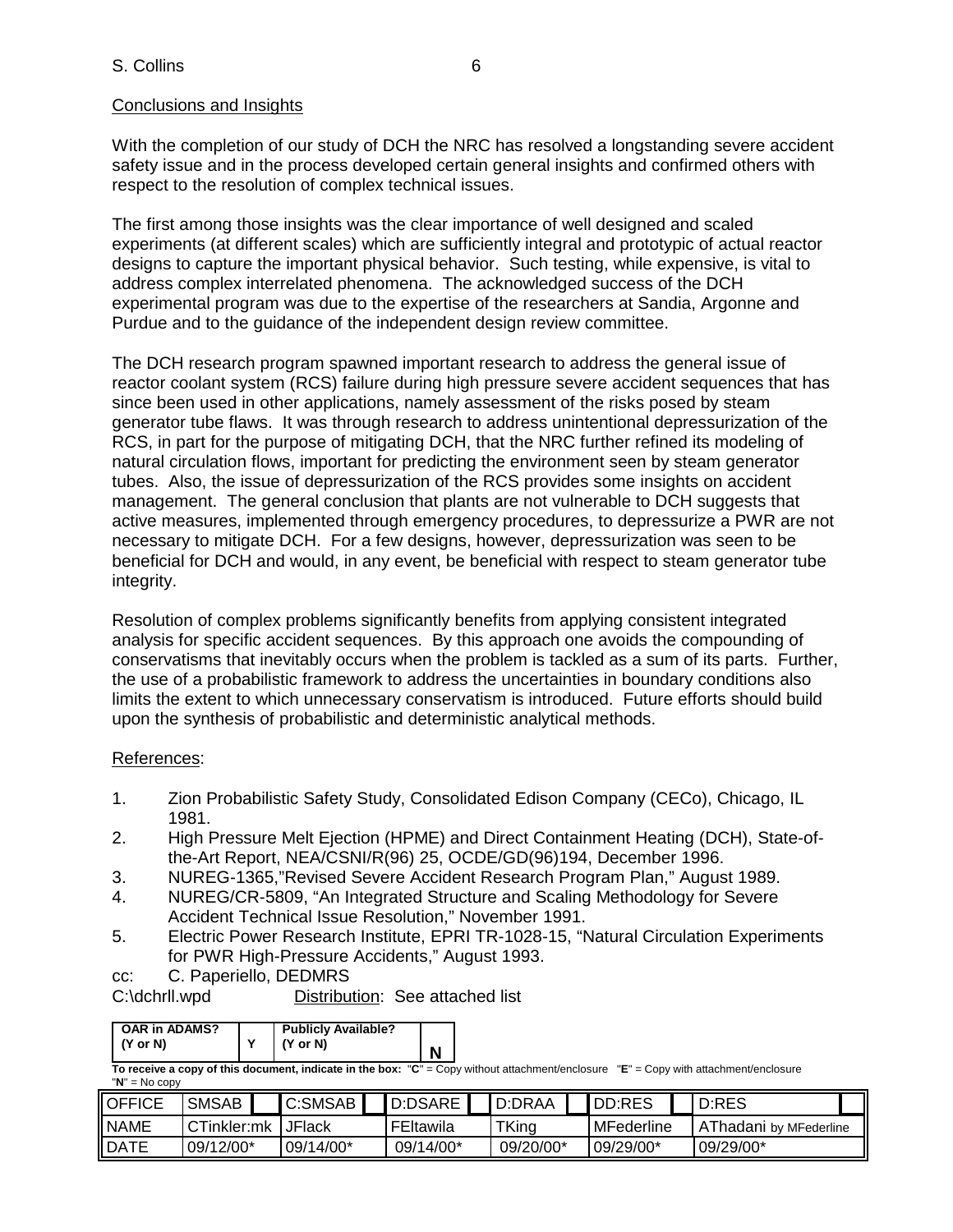Template= RES-006 Accession Number ML003755724 RES File Code \_\_\_\_\_\_\_\_